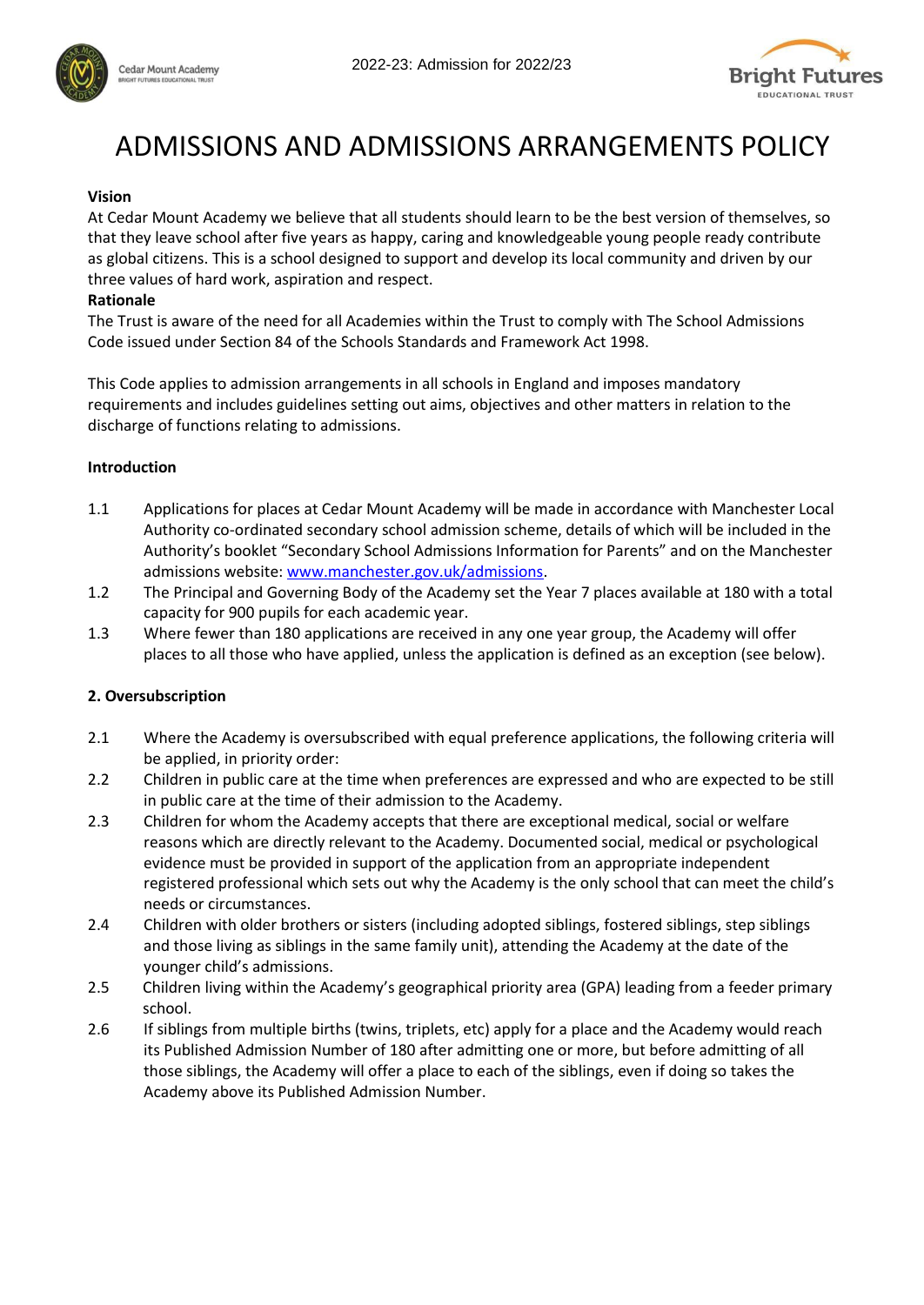



# **3. Pupils with a Statement of Special Educational Needs**

- 3.1 Cedar Mount Academy will, subject to its right of appeal to the Secretary of State in relation to a named pupil, only admit pupils with a statement of special educational need specifically naming the Academy.
- 3.2 The admission of pupils with a statement of special educational needs will follow the assessment procedure for in year SEND admissions as outlined below. Such assessments will be undertaken by the SEND team in conjunction with any previous school data.

# **4. Waiting List**

- 4.1 If, in any year, the Academy receives more applications for places than there are places available, the Academy will operate a waiting list via school admissions, which will be reviewed twice a half term.
- 4.2 The waiting list is open to any parent for his or her child's name to be placed on the list following either an unsuccessful application or an unsuccessful appeal and must enter the list via school admissions.
- 4.3 A child's position on the waiting list will be determined solely in accordance with the oversubscription criteria set out above.
- 4.4 Where places in the Academy become vacant, they will be allocated to children on the waiting list in accordance with the oversubscription criteria.

# **5. Appeals**

5.1 Parents/Carers have the right of appeal. All rights to appeal will be outlined by the Local Authority's Admissions Team.

# **6. Making an Application**

- 6.1 Any parent/carer wishing to apply to Cedar Mount Academy for a place for their child in Year 7 must use the Common Application Form published by the Local Authority in which the applicant resides.
- 6.2 This form is available from the offices of your local Council. The Manchester Local Education Authority Common Application Form is also available from the Academy's Administration Office or as a document to download from the Academy website at [www.manchester.gov.uk/admissions.](http://www.manchester.gov.uk/admissions)
- 6.3 Applications received in any other format will not be considered. Parents/carers may photocopy the form but an original signature is required. Parents/carers are advised to make a copy of the completed form for their own records.
- 6.4 The closing dates for applicants residing in other authorities should be checked with that authority.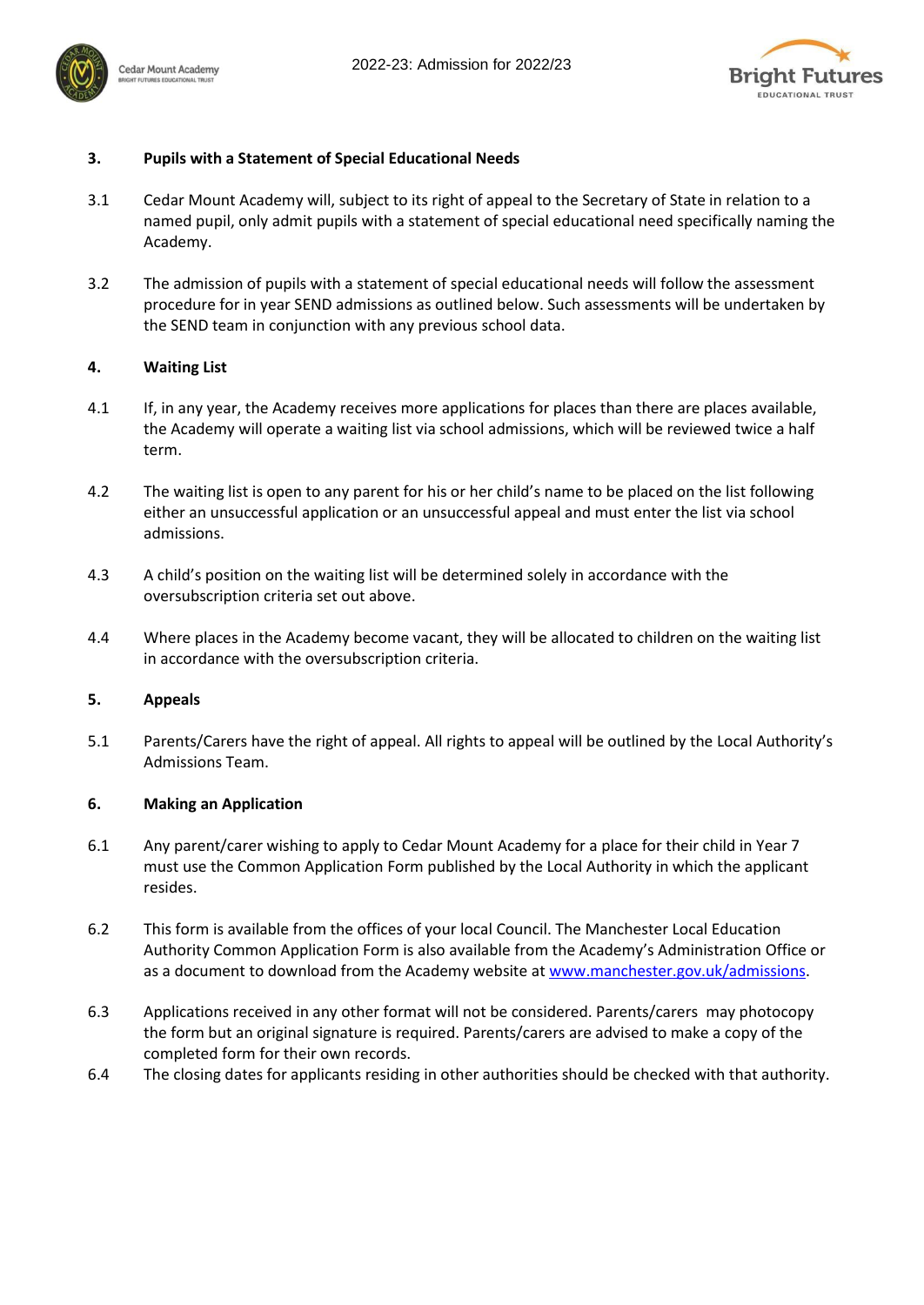



# **7. Exceptions**

- 7.1 The School Admissions Code of Practice (2021) sets out the limited and exceptional circumstances in which an application to the Academy will not be accepted.
- 7.2 Exceptions are when the applicant has been excluded from two or more schools or when, in specific circumstances set out in the Code, the applicant is particularly challenging or deemed 'complex'.
- 7.3 Exceptions and referrals back to admissions will be made for those pupils who meet the IYFAP criteria outlined below: IYFAP criteria
	- Children from the criminal justice system or Pupil Referral Units who need to be reintegrated into mainstream education;
	- Children who have been out of education for two months or more;
	- Children of Gypsies, Roma, travellers, refugees and asylum seekers;
	- Children who are homeless
	- Children with unsupportive family backgrounds for whom a place has not been sought;
	- Children who are carers
	- Children with special educational needs, disabilities or medical conditions (but without a statement)
- 7.4 Parents/Carers are asked to seek further information from the school admissions team, if they believe their child falls in to either of the above categories.

# **8. In Year Admissions – please see Appendix 1**

- 8.1 In Year admissions are requests for places in any year group received by the Local Authority or the Academy outside the ordinary admissions process for Year 7 after the beginning of the Autumn term.
- 8.2 Parents/Carers will be required to contact the Local Authority when enquiring about an In Year school place as part of its overall role in co-ordinating admissions. The Local Authority will then ask the Academy whether a place is available and the Local Authority in collaboration with the Academy will then notify parents/carers of the outcome.
- 8.3 If the application is not successful, parents/carers have the right to appeal the decision to an independent Appeals Panel.
- 8.4 The arrangements for those pupils/pupils joining the Academy In Year are detailed in Appendix 1 which aims to promote the inclusion of new arrivals and to support all pupils/pupils arriving during the school year to achieve their full potential.
- 8.5 For managed move protocols please see Appendix 2.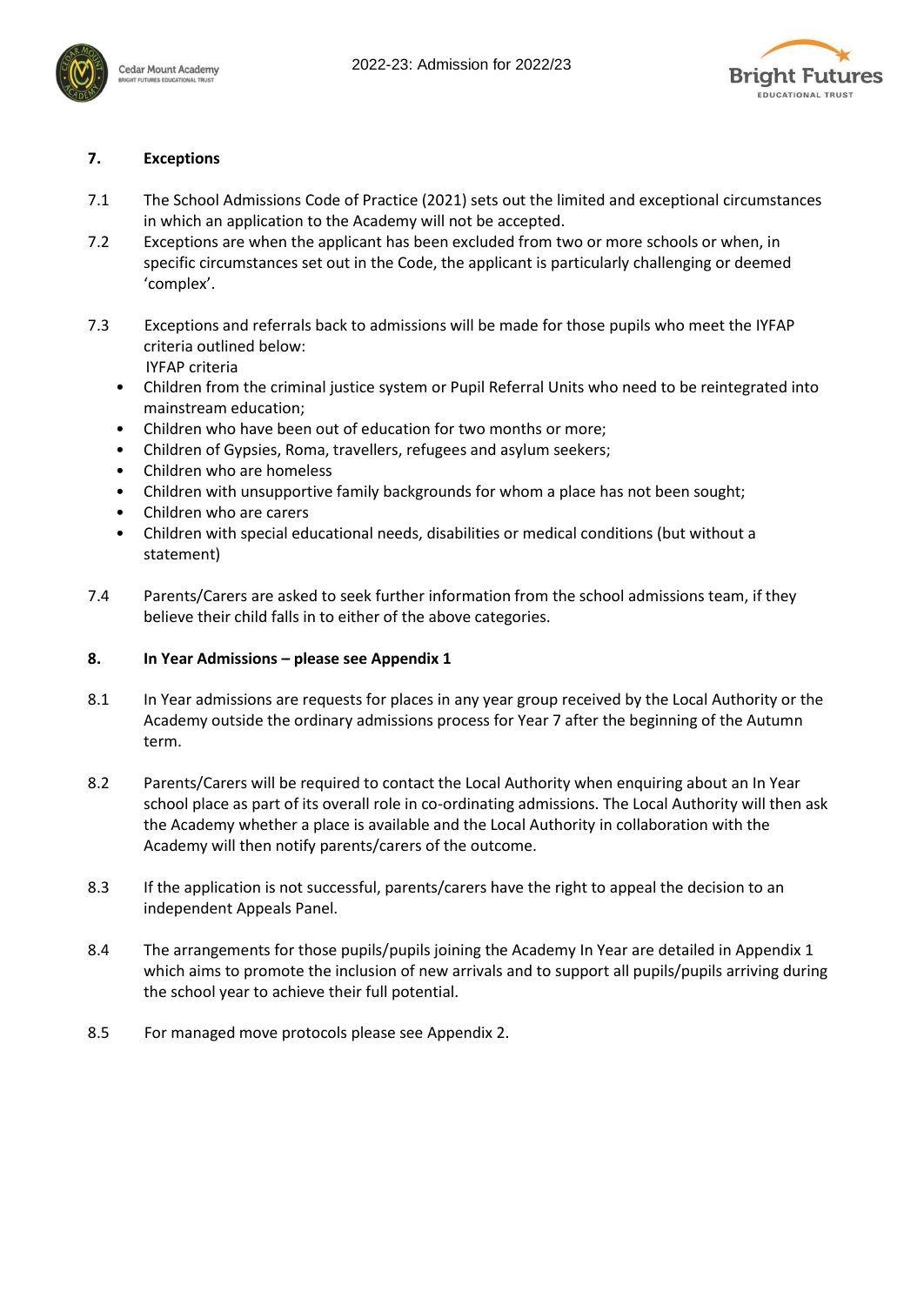



**Appendix 1**

#### **In Year Admission Process**

#### **Admissions Process**

- A parent/carer who wants a place for their child at Cedar Mount Academy will be required to complete a Request for Admission form. This can be obtained from any of the following:
	- o Cedar Mount Academy Administration Office.
	- o Manchester City Council offices.
	- o Manchester City Council website.
- The completed form is returned to Manchester City Council.
- Manchester City Council Admissions Department produce a twice half termly waiting list of availability at Cedar Mount Academy.
- Where a pupil/pupil has specific needs or difficulties, places will be allocated through the Manchester "In Year Fair Admissions Protocol", of which Cedar Mount Academy is a member.
- Once Cedar Mount Academy has been informed that a named pupil has been allocated a place, it will implement procedures to ensure a smooth admission and transition for the named pupils.
- CMA will contact the previous school/academy attended (if applicable) and send a request for information relating to:
	- o Prior Attainment.
	- o Attendance Record.
	- o Behaviour Record / Log History for the named pupil.
	- o SEN status/need and previous support/provision.
- On receiving all requested and relevant information, an admissions discussion is arranged with the pupil, parent/carer, admission team and appropriate member of SLT and/or other relevant bodies, for example The International New Arrivals Team/ SENDCO
- Admissions discussions times and dates vary dependent on demand for places and the number of pupils referred.

A Cedar Mount Academy Admission Form is completed to collect the following information:

- o Prior attendance data.
- o Prior attainment data.
- o Details of any special educational needs, including EAL needs.
- $\circ$  Any other specific needs the pupil has, including those that would make the pupil vulnerable.
- o Relevant Safeguarding information private fostering situation, LAC.
- o Proof of identification in the form of a passport/birth certificate or Identity card for both pupils and parent/carer.
- o Proof of the pupil's date of birth.
- o Pupil ethnicity/religion
- o Pupil's medical history and relevant doctor's details.

The following information is given to the parents/carers and admitted pupil:

- Home School agreement
- Uniform and planner requirements.
- Academy Behaviour Policy.
- Academy routines, expectations and standards.
- Details of how the pupil will be supported through the admissions process and beyond.
- Access online to the Academy prospectus.
- Data Protection Letter.

Parents/Carers will be asked to provide consent for the following (which is fully protected under the Data Protection Act):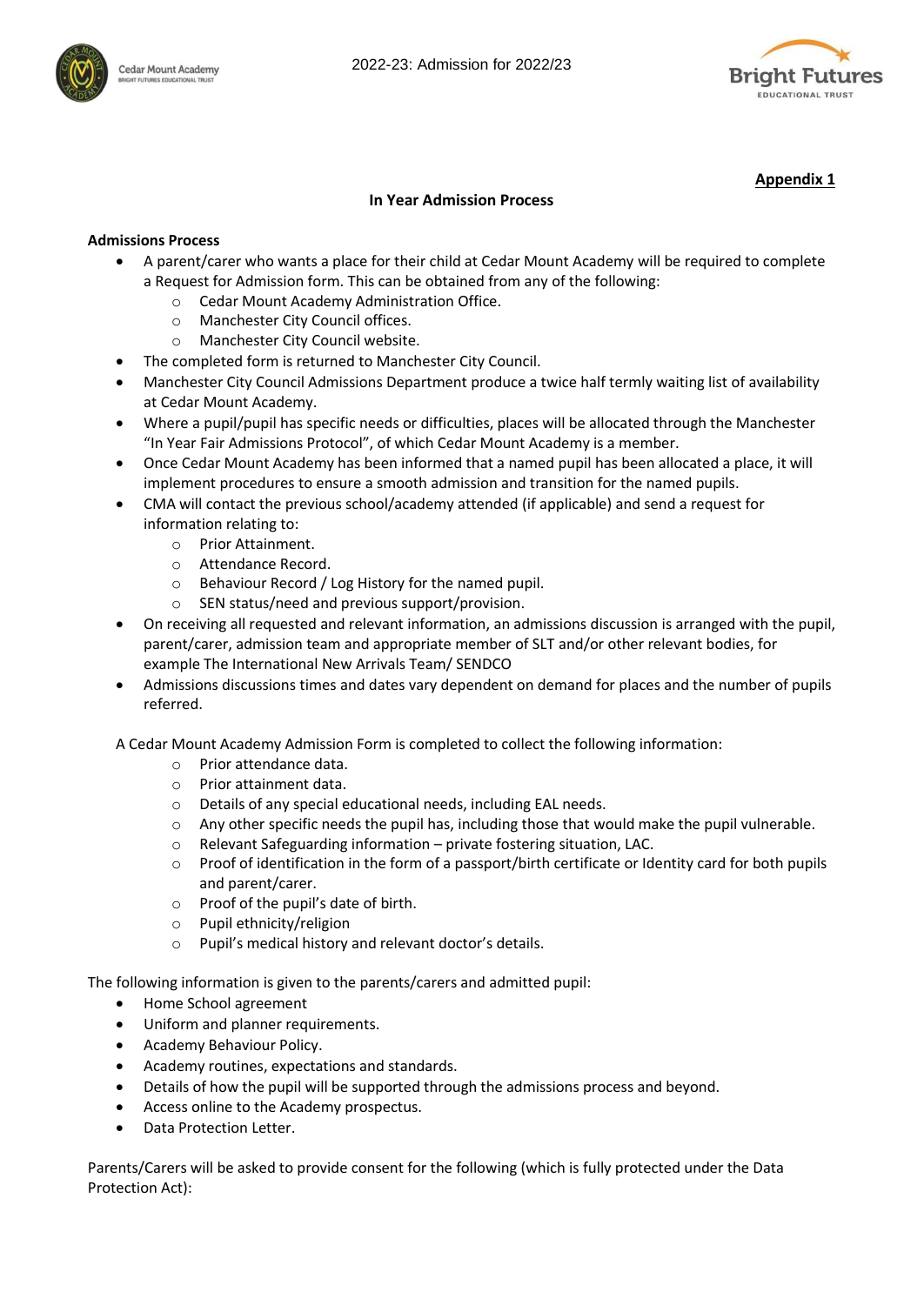



- For the pupil to attend a Connexions interview where advice and guidance is offered in relation to suitable career and Post 16 opportunities.
- A photograph of the pupil to be taken for ID purposes.
- The pupil's fingerprint to be taken for the 'cashless' dining system.

#### **Post Admissions Appointment Procedure**

Prior to this date, if all the information above has been available, the following will have been completed by admissions staff and appropriate SLT:

- The pupil information will have been entered into the Academy SIMS system.
- A pupil timetable will have been generated.
- Academic targets will have been generated.
- Academy staff will have been informed of the details of the pupil to aid integration into lessons.

#### **Protocols for Pupil's/Pupil's First Day/Week**

- The new pupil will arrive on an agreed date at 9.30am and is to be greeted and admitted into the Academy by the induction team and Progress Leader or Assistant Pastoral Leader and uniform checked, and pupil planner provided.
- An initial tour of the Academy will be conducted, and the pupil's timetable issued to him/her.
- During their first week, the new pupil will be paired up with a 'Buddy' by the Assistant Pastoral Leader, usually someone within the same form group to help the newly admitted pupil to settle quickly and to become a fully integrated member of the Academy community.
- Pupils identified as having SEND needs, will be referred to the SENDCO for assessment of need, after admission background information has been compiled as outlined above.
- Pupils who are classed as International New Arrivals will be referred to the EAL department for additional testing and assessment of language needs as outlined above.
- Pupils with specific SEND or EAL needs will have a personalised induction into the Academy to best support their specific needs.

#### **Monitoring**

- During the initial phase, the Progress Leader or Assistant Pastoral Leader will meet with the new pupil at the end of the first day and will conduct a formal meeting the end of the first week.
- At the end of the first week, parents/carers will be contacted to report back and discuss any issues of concern arising from the pupil's first week in the Academy.
- If a pupil has not settled well, the Progress Leader or Assistant Pastoral Leader will arrange a meeting with the parent/carer to agree the actions needed to ensure the pupil is able to integrate into Academy life and realise their full potential. This may include identification of other relevant agencies to be involved in supporting the pupil and the production of a Pastoral Support Plan.

#### **Managed moves**

All pupils with current school places within the district authority will be offered a managed move as opposed to a straight forward school admission. This will include:

- A meeting with parents/pupil and a representative from the previous school.
- The collation of previous school data on attainment, behaviour, attendance and any SEND information.
- Parents/pupils/school will be asked to sign Appendix 2 outlining the expectations of the academy and the timeframe to which the managed move will be reviewed (usually one half term).
- Assessment of need will be identical to an in year admission in line with the Academy in year admission process described above**.**